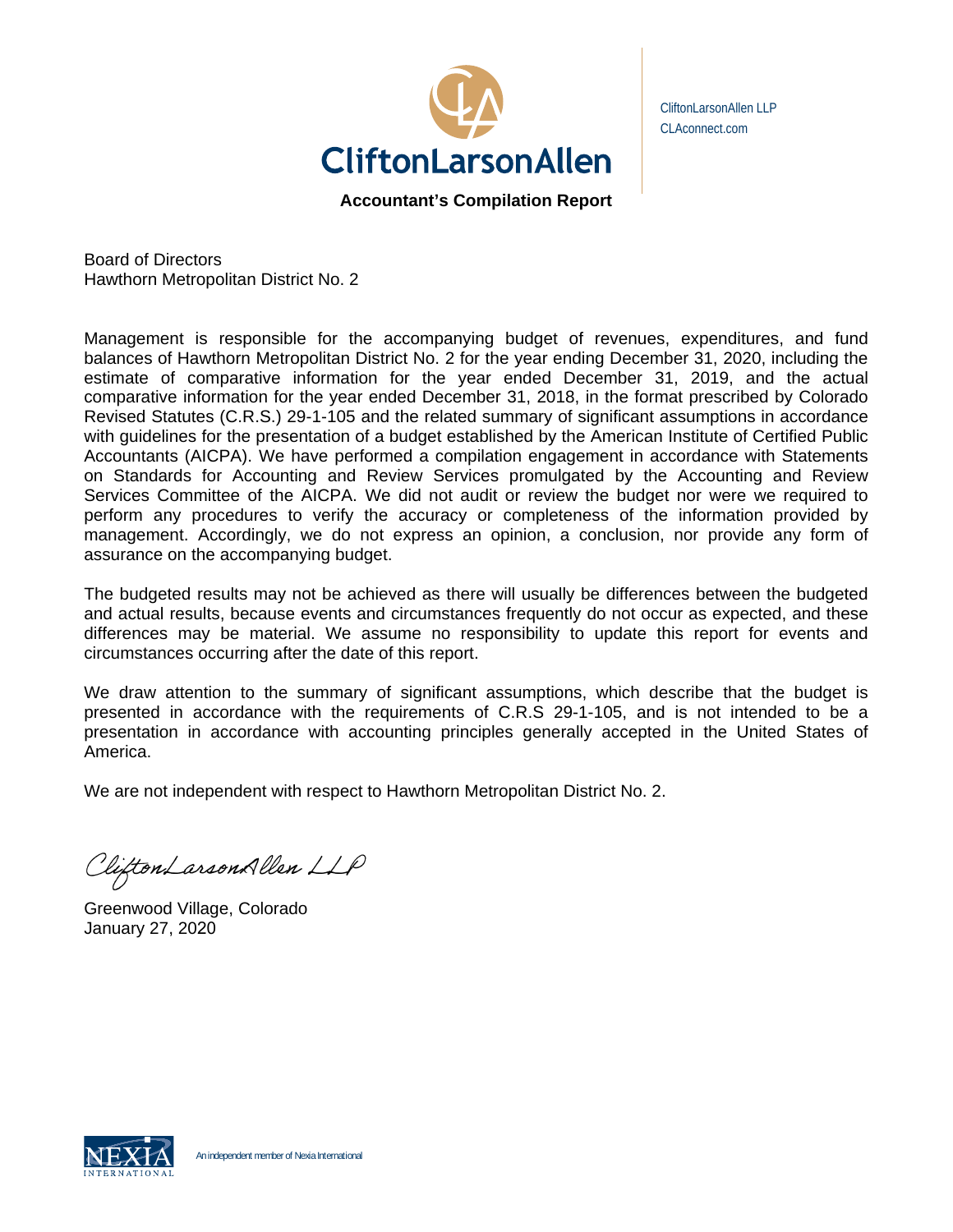#### **HAWTHORN METROPOLITAN DISTRICT NO. 2 SUMMARY 2020 BUDGET WITH 2018 ACTUAL AND 2019 ESTIMATED For the Years Ended and Ending December 31,**

1/27/20

|                                      | <b>ACTUAL</b><br><b>ESTIMATED</b> |      | <b>BUDGET</b> |      |           |
|--------------------------------------|-----------------------------------|------|---------------|------|-----------|
|                                      | 2018                              | 2019 |               | 2020 |           |
|                                      |                                   |      |               |      |           |
| <b>BEGINNING FUND BALANCES</b>       | \$<br>$(49, 772)$ \$              |      | 111,336       | \$   | 250,062   |
| <b>REVENUES</b>                      |                                   |      |               |      |           |
| 2018 Operations Fees                 |                                   |      | 6,777         |      |           |
| Interest Income                      | 2,897                             |      | 3,770         |      | 4,405     |
| <b>Operations Fees</b>               | 93,729                            |      | 93,132        |      | 93,132    |
| <b>Other Revenue</b>                 |                                   |      | 120           |      |           |
| Penalties & Late Fees                | 2,678                             |      | 3,593         |      |           |
| <b>Property Taxes</b>                | 579,706                           |      | 593,769       |      | 683,440   |
| Specific Ownership Taxes             | 53,685                            |      | 49,700        |      | 54,675    |
| <b>Transfer Fees</b>                 |                                   |      | 3,000         |      |           |
| Total revenues                       | 732,695                           |      | 753,861       |      | 835,652   |
|                                      |                                   |      |               |      |           |
| TRANSFERS IN                         | 41,374                            |      | 79,362        |      | 85,000    |
|                                      |                                   |      |               |      |           |
| Total funds available                | 724,297                           |      | 944,559       |      | 1,170,714 |
| <b>EXPENDITURES</b>                  |                                   |      |               |      |           |
| <b>General Fund</b>                  | 83,626                            |      | 80,000        |      | 86,000    |
| <b>Operations Fund</b>               | 130,157                           |      | 160,991       |      | 178,725   |
| Debt Service Fund                    | 357,804                           |      | 374,144       |      | 390,000   |
| <b>Total expenditures</b>            | 571,587                           |      | 615,135       |      | 654,725   |
|                                      |                                   |      |               |      |           |
| <b>TRANSFERS OUT</b>                 | 41,374                            |      | 79,362        |      | 85,000    |
|                                      |                                   |      |               |      |           |
| Total expenditures and transfers out |                                   |      |               |      |           |
| requiring appropriation              | 612,961                           |      | 694,497       |      | 739,725   |
| <b>ENDING FUND BALANCES</b>          | \$<br>111,336                     | \$   | 250,062       | \$   | 430,989   |
| <b>Emergency Reserve</b>             | \$<br>5,100                       | \$   | 5,100         | \$   | 5,800     |
| <b>Available for Operations</b>      | (28, 737)                         |      | 9,061         |      | 35,406    |
| Special Revenue Reserve              | 2,900                             |      | 3,200         |      | 2,800     |
| <b>Surplus Fund</b>                  | 132,073                           |      | 232,701       |      | 386,983   |
| <b>TOTAL RESERVE</b>                 | \$<br>111,336                     | \$   | 250,062       | \$   | 430,989   |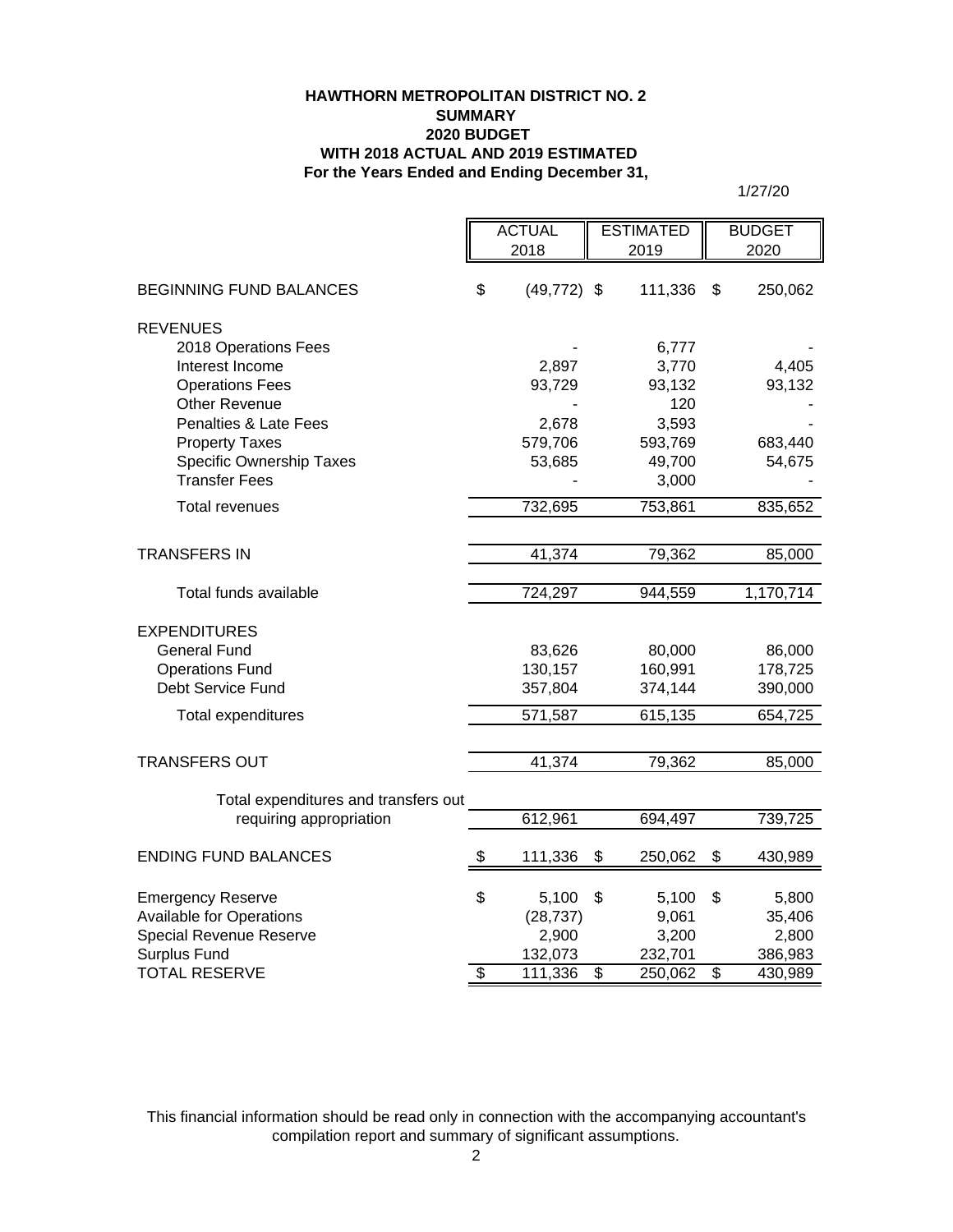#### **HAWTHORN METROPOLITAN DISTRICT NO. 2 PROPERTY TAX SUMMARY INFORMATION 2020 BUDGET WITH 2018 ACTUAL AND 2019 ESTIMATED For the Years Ended and Ending December 31,**

1/27/20

|                                 | <b>ACTUAL</b> |                    | <b>ESTIMATED</b>         |                    |     | <b>BUDGET</b>      |
|---------------------------------|---------------|--------------------|--------------------------|--------------------|-----|--------------------|
|                                 | 2018          |                    | 2019                     |                    |     | 2020               |
| ASSESSED VALUATION              |               |                    |                          |                    |     |                    |
| Residential                     | \$            | 7,676,087          | \$.                      | 7,856,213          | \$  | 8,987,083          |
| Vacant land                     |               | 203<br>95          |                          | 203<br>56          |     | 203<br>30          |
| Personal property               |               |                    |                          |                    |     |                    |
| <b>Certified Assessed Value</b> | \$            | 7,676,385          | \$                       | 7,856,472          | \$  | 8,987,316          |
| <b>MILL LEVY</b>                |               |                    |                          |                    |     |                    |
| General                         |               | 20.241             |                          | 20.241             |     | 20.382             |
| <b>Debt Service</b>             |               | 55.277             |                          | 55.277             |     | 55.663             |
| Total mill levy                 |               | 75.518             |                          | 75.518             |     | 76.045             |
|                                 |               |                    |                          |                    |     |                    |
| <b>PROPERTY TAXES</b>           |               |                    |                          |                    |     |                    |
| General<br><b>Debt Service</b>  | \$            | 155,378<br>424,328 | - \$                     | 159,023<br>434,282 | \$. | 183,179<br>500,261 |
| Levied property taxes           |               | 579,706            |                          | 593,305            |     | 683,440            |
| Refunds and abatements          |               |                    |                          | 464                |     |                    |
| <b>Budgeted property taxes</b>  | \$            | 579,706            | $\overline{\mathcal{S}}$ | 593,769            | \$  | 683,440            |
|                                 |               |                    |                          |                    |     |                    |
| <b>BUDGETED PROPERTY TAXES</b>  |               |                    |                          |                    |     |                    |
| General<br><b>Debt Service</b>  | \$            | 155,378<br>424,328 | - \$                     | 159,147<br>434,622 | \$  | 183,179<br>500,261 |
|                                 | \$            | 579,706            | \$                       | 593,769            | \$  | 683,440            |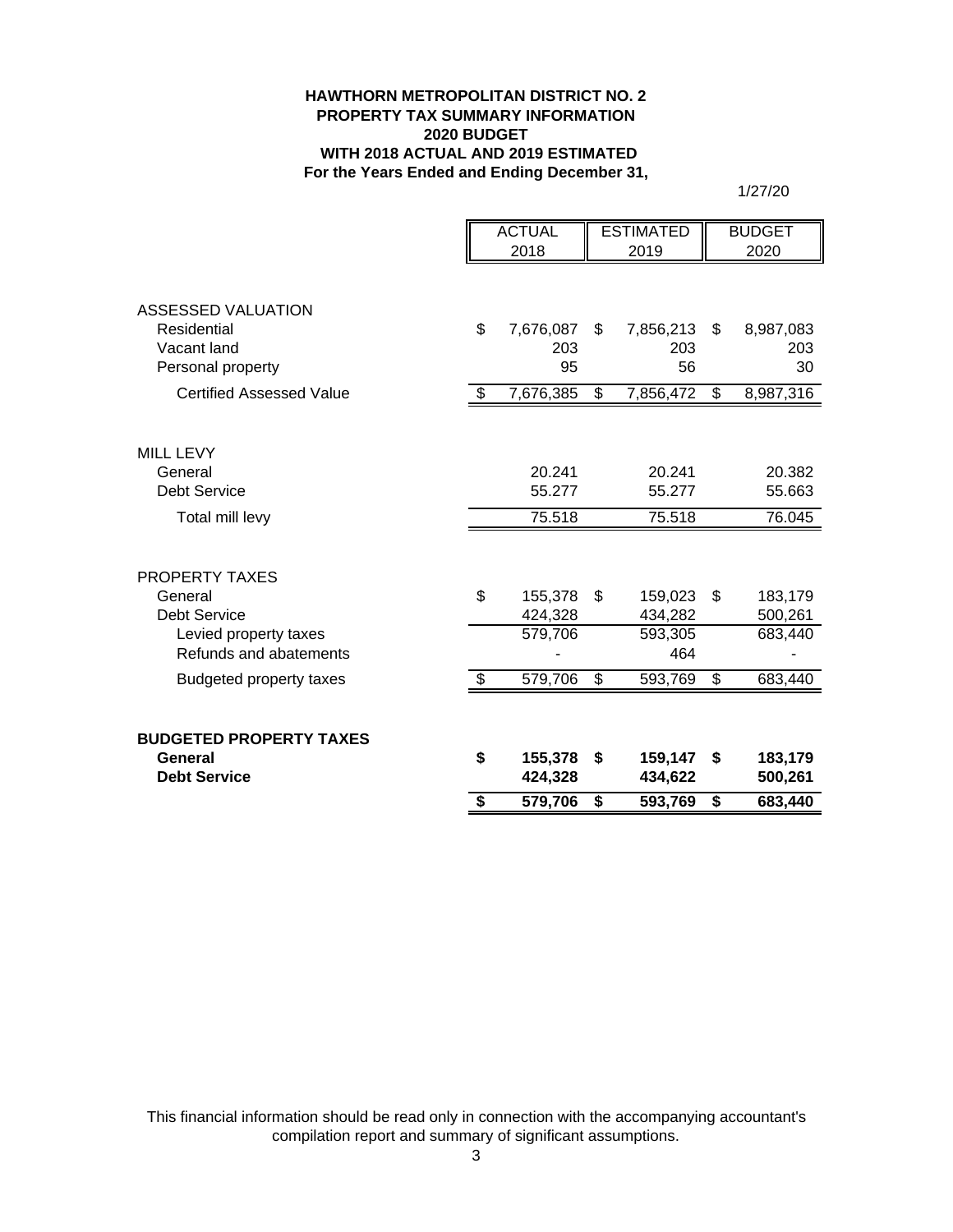#### **For the Years Ended and Ending December 31, HAWTHORN METROPOLITAN DISTRICT NO. 2 GENERAL FUND 2020 BUDGET WITH 2018 ACTUAL AND 2019 ESTIMATED**

1/27/20

|                                      | <b>ACTUAL</b>   |                | <b>ESTIMATED</b>          |              | <b>BUDGET</b> |
|--------------------------------------|-----------------|----------------|---------------------------|--------------|---------------|
|                                      |                 | 2018           |                           | 2019         | 2020          |
| <b>BEGINNING FUND BALANCE</b>        | \$              | $(47, 111)$ \$ |                           | $(2,266)$ \$ | 13,563        |
| <b>REVENUES</b>                      |                 |                |                           |              |               |
| Interest Income                      |                 | 79             |                           | 20           | 405           |
| <b>Property Taxes</b>                |                 | 155,378        |                           | 159,147      | 183,179       |
| Specific Ownership Taxes             |                 | 14,388         |                           | 13,300       | 14,654        |
| <b>Total revenues</b>                |                 | 169,845        |                           | 172,467      | 198,238       |
| <b>TRANSFERS IN</b>                  |                 |                |                           |              |               |
| <b>Transfers from Other Fund</b>     |                 | $\blacksquare$ |                           | 1,362        |               |
| Total funds available                |                 | 122,734        |                           | 171,563      | 211,801       |
| <b>EXPENDITURES</b>                  |                 |                |                           |              |               |
| General and administrative           |                 |                |                           |              |               |
| Accounting                           |                 | 22,114         |                           | 25,000       | 25,000        |
| Audit                                |                 | 4,700          |                           | 4,700        | 4,900         |
| <b>County Treasurer's Fee</b>        |                 | 2,332          |                           | 2,387        | 2,748         |
| <b>Directors' Fees</b>               |                 | 738            |                           | 1,000        | 1,600         |
| Dues                                 |                 | 448            |                           | 479          | 500           |
| Elections                            |                 | 749            |                           |              | 1,000         |
| Insurance                            |                 | 10,800         |                           | 11,035       | 12,150        |
| Legal                                |                 | 40,598         |                           | 34,000       | 35,000        |
| Miscellaneous                        |                 | 1,147          |                           | 1,399        | 3,102         |
| <b>Total expenditures</b>            |                 | 83,626         |                           | 80,000       | 86,000        |
| <b>TRANSFERS OUT</b>                 |                 |                |                           |              |               |
| Transfer to other fund               |                 | 41,374         |                           | 78,000       | 85,000        |
| Total expenditures and transfers out |                 |                |                           |              |               |
| requiring appropriation              |                 | 125,000        |                           | 158,000      | 171,000       |
| <b>ENDING FUND BALANCE</b>           | \$              | (2, 266)       | $\boldsymbol{\mathsf{S}}$ | 13,563       | \$<br>40,801  |
|                                      |                 |                |                           |              |               |
| <b>Emergency Reserve</b>             | \$              | 5,100          | \$                        | 5,100        | \$<br>5,800   |
| <b>Available for Operations</b>      |                 | (7, 366)       |                           | 8,463        | 35,001        |
| <b>TOTAL RESERVE</b>                 | $\overline{\$}$ | (2,266)        | $\overline{\$}$           | 13,563       | \$<br>40,801  |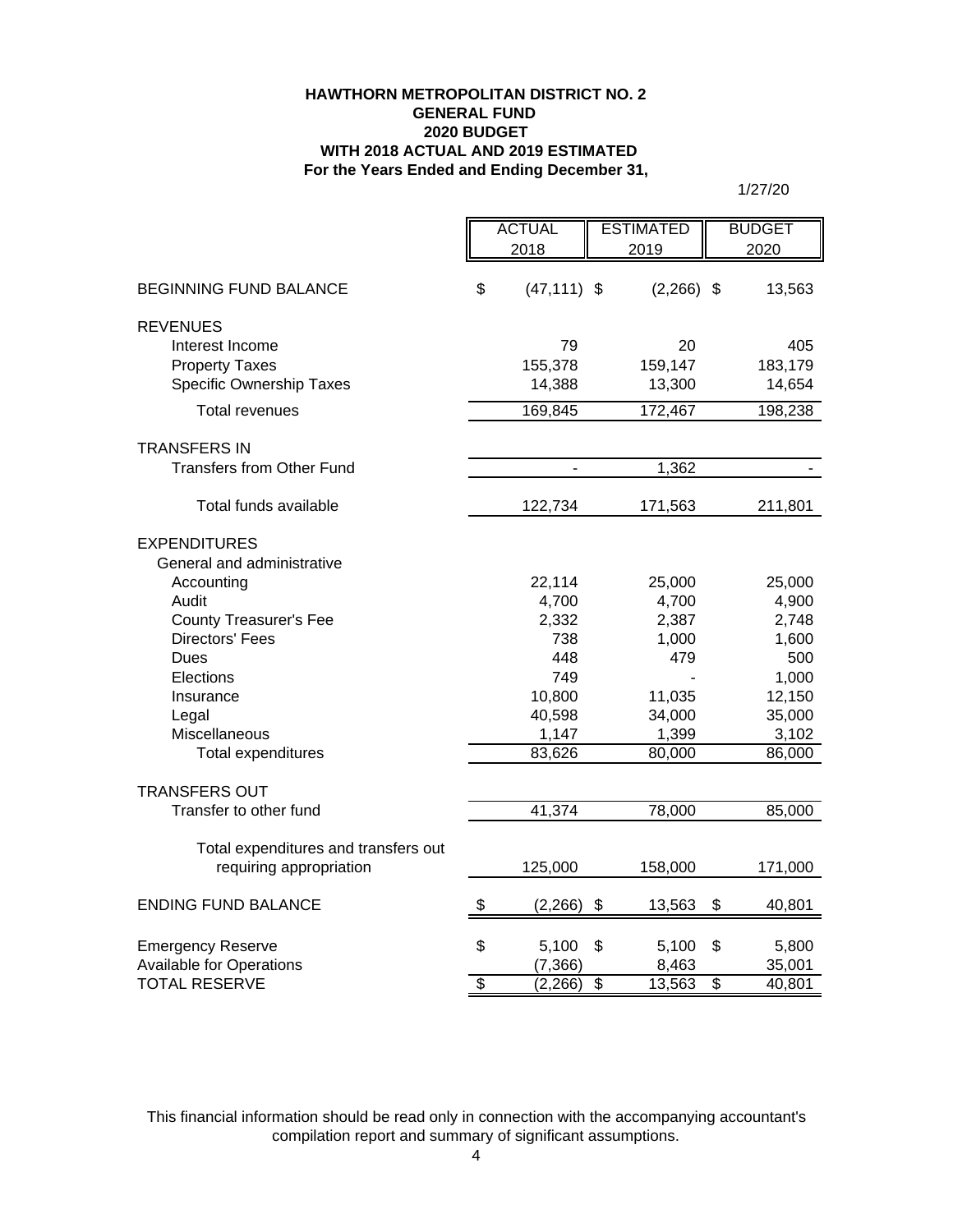#### **HAWTHORN METROPOLITAN DISTRICT NO. 2 OPERATIONS FUND 2020 BUDGET WITH 2018 ACTUAL AND 2019 ESTIMATED For the Years Ended and Ending December 31,**

1/27/20

|                                                          |                 | <b>ACTUAL</b>            | <b>ESTIMATED</b>   |    | <b>BUDGET</b>   |  |
|----------------------------------------------------------|-----------------|--------------------------|--------------------|----|-----------------|--|
|                                                          |                 | 2018                     | 2019               |    | 2020            |  |
|                                                          |                 |                          |                    |    |                 |  |
| <b>BEGINNING FUND BALANCE</b>                            | \$              | $(26,095)$ \$            | $(18, 471)$ \$     |    | 3,798           |  |
| <b>REVENUES</b>                                          |                 |                          |                    |    |                 |  |
| 2018 Operations Fees                                     |                 |                          | 6,777              |    |                 |  |
| <b>Operations Fees</b>                                   |                 | 93,729                   | 93,132             |    | 93,132          |  |
| <b>Penalties &amp; Late Fees</b>                         |                 | 2,678                    | 3,593              |    |                 |  |
| <b>Transfer Fees</b>                                     |                 |                          | 3,000              |    |                 |  |
| <b>Other Revenue</b>                                     |                 |                          | 120                |    |                 |  |
| <b>Total revenues</b>                                    |                 | 96,407                   | 106,622            |    | 93,132          |  |
|                                                          |                 |                          |                    |    |                 |  |
| <b>TRANSFERS IN</b>                                      |                 |                          |                    |    |                 |  |
| Transfers from Other Fund                                |                 | 41,374                   | 78,000             |    | 85,000          |  |
| Total funds available                                    |                 | 111,686                  | 166,151            |    | 181,930         |  |
|                                                          |                 |                          |                    |    |                 |  |
| <b>EXPENDITURES</b><br><b>General and Administrative</b> |                 |                          |                    |    |                 |  |
| <b>Billing</b>                                           |                 | 2,576                    |                    |    |                 |  |
| <b>Covenant Enforcement</b>                              |                 | 1,400                    | 1,440              |    | 1,920           |  |
| Design Review                                            |                 | 1,400                    | 2,400              |    | 1,920           |  |
| <b>District Management</b>                               |                 | 10,898                   | 15,000             |    | 18,000          |  |
| Engineering - Underdrain                                 |                 | 4,299                    |                    |    | 5,000           |  |
| Legal                                                    |                 | 4,972                    | 5,000              |    | 2,400           |  |
| Postage & Copies                                         |                 | 448                      | 500                |    | 500             |  |
| Operations and Maintenance                               |                 |                          |                    |    |                 |  |
| Electricity                                              |                 | 451                      | 200                |    | 210             |  |
| Fence Repair                                             |                 | 2,484                    |                    |    |                 |  |
| Grounds Cleanup                                          |                 | 4,381                    | 2,500              |    | 3,500           |  |
| <b>Irrigation Repairs</b>                                |                 | 3,605                    | 3,000              |    | 4,000           |  |
| Landscape Improvements                                   |                 |                          | 30,000             |    | 35,000          |  |
| Landscape Maintenance Contract                           |                 | 34,201                   | 25,000             |    | 25,000          |  |
| <b>Lighting Repair</b>                                   |                 |                          |                    |    | 50              |  |
| North Table Mtn IGA                                      |                 | 14,282                   | 14,451             |    | 15,175          |  |
| Snow Removal                                             |                 | 2,360                    | 15,000             |    | 15,000          |  |
| <b>Social Activities</b><br><b>Trash Removal</b>         |                 | 1,318                    | 3,000              |    | 3,000<br>42,300 |  |
| Water                                                    |                 | 36,922<br>4,160          | 38,000<br>5,000    |    | 5,250           |  |
| Website                                                  |                 |                          | 500                |    | 500             |  |
| Total expenditures                                       |                 | 130,157                  | 160,991            |    | 178,725         |  |
|                                                          |                 |                          |                    |    |                 |  |
| <b>TRANSFERS OUT</b>                                     |                 |                          |                    |    |                 |  |
| <b>Transfers to Other Fund</b>                           |                 | $\overline{\phantom{0}}$ | 1,362              |    |                 |  |
| Total expenditures and transfers out                     |                 |                          |                    |    |                 |  |
| requiring appropriation                                  |                 | 130,157                  | 162,353            |    | 178,725         |  |
|                                                          |                 |                          |                    |    |                 |  |
| <b>ENDING FUND BALANCE</b>                               | \$              | $(18, 471)$ \$           | 3,798              | \$ | 3,205           |  |
|                                                          |                 |                          |                    |    |                 |  |
| Special Revenue Reserve                                  | \$              | 2,900                    | \$<br>3,200        | \$ | 2,800           |  |
| Available for Operations<br><b>TOTAL RESERVE</b>         | $\overline{\$}$ | (21, 371)<br>(18,471)    | 598<br>\$<br>3,798 | \$ | 405<br>3,205    |  |
|                                                          |                 |                          |                    |    |                 |  |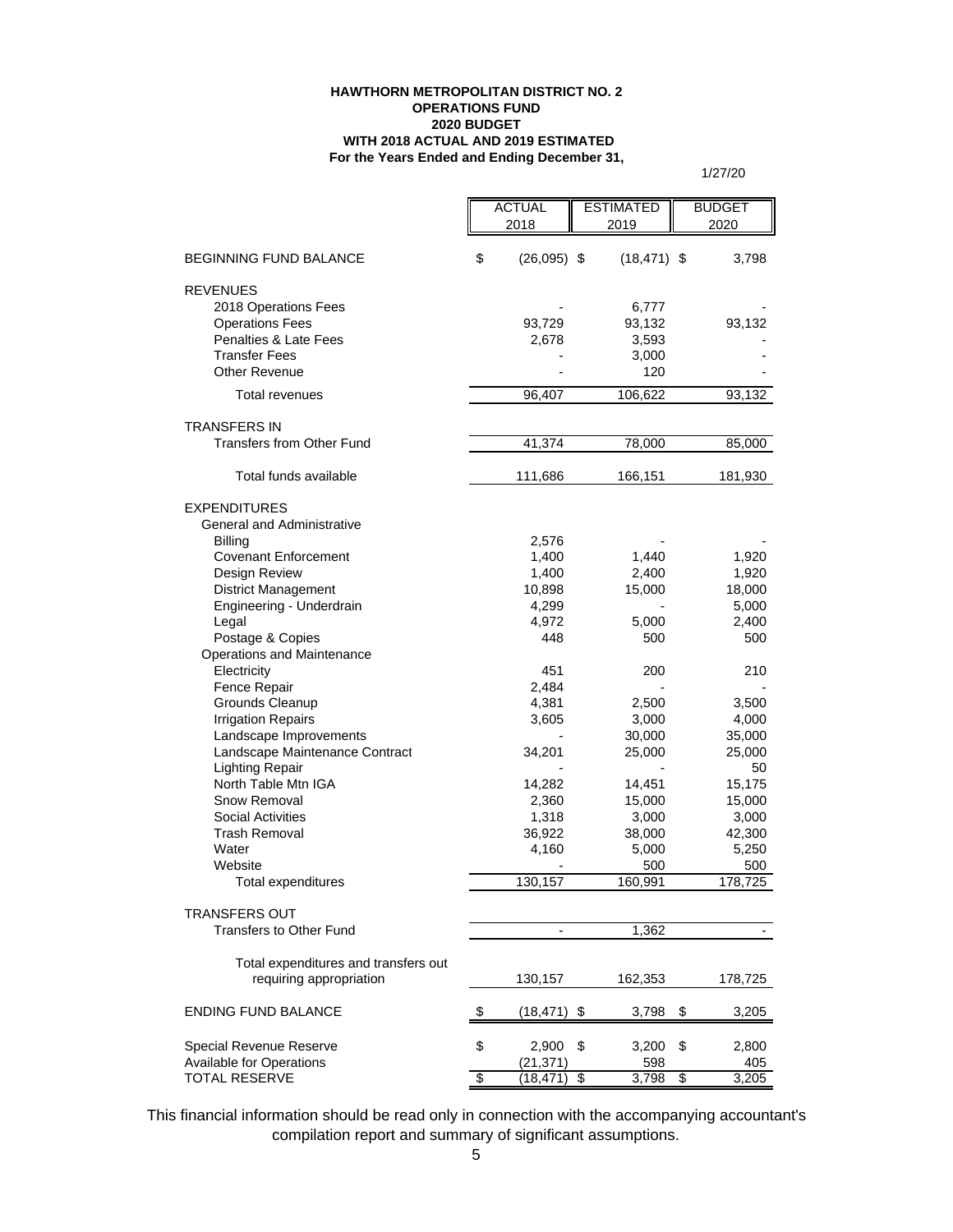#### **HAWTHORN METROPOLITAN DISTRICT NO. 2 DEBT SERVICE FUND 2020 BUDGET WITH 2018 ACTUAL AND 2019 ESTIMATED For the Years Ended and Ending December 31,**

1/27/20

|                                      | <b>ACTUAL</b> |                 | <b>ESTIMATED</b> |                          | <b>BUDGET</b> |
|--------------------------------------|---------------|-----------------|------------------|--------------------------|---------------|
|                                      | 2018          |                 | 2019             |                          | 2020          |
| <b>BEGINNING FUND BALANCE</b>        | \$<br>23,434  | \$              | 132,073          | \$                       | 232,701       |
| <b>REVENUES</b>                      |               |                 |                  |                          |               |
| Interest income                      | 2,818         |                 | 3,750            |                          | 4,000         |
| <b>Property Taxes</b>                | 424,328       |                 | 434,622          |                          | 500,261       |
| Specific Ownership Taxes             | 39,297        |                 | 36,400           |                          | 40,021        |
| <b>Total revenues</b>                | 466,443       |                 | 474,772          |                          | 544,282       |
| Total funds available                | 489,877       |                 | 606,845          |                          | 776,983       |
| <b>EXPENDITURES</b>                  |               |                 |                  |                          |               |
| Bond Interest - Series 2017A         | 291,408       |                 | 299,625          |                          | 296,925       |
| Bond Principal - Series 2017A        | 60,000        |                 | 60,000           |                          | 70,000        |
| Contingency                          |               |                 |                  |                          | 7,571         |
| <b>County Treasurer's Fee</b>        | 6,368         |                 | 6,519            |                          | 7,504         |
| Miscellaneous                        | 28            |                 |                  |                          |               |
| Paying Agent Fees                    |               |                 | 8,000            |                          | 8,000         |
| <b>Total expenditures</b>            | 357,804       |                 | 374,144          |                          | 390,000       |
| Total expenditures and transfers out |               |                 |                  |                          |               |
| requiring appropriation              | 357,804       |                 | 374,144          |                          | 390,000       |
| <b>ENDING FUND BALANCE</b>           | \$<br>132,073 | \$              | 232,701          | \$                       | 386,983       |
| Surplus Fund                         | 132,073       | \$              | 232,701          | \$                       | 386,983       |
| <b>TOTAL RESERVE</b>                 | \$<br>132,073 | $\overline{\$}$ | 232,701          | $\overline{\mathcal{S}}$ | 386,983       |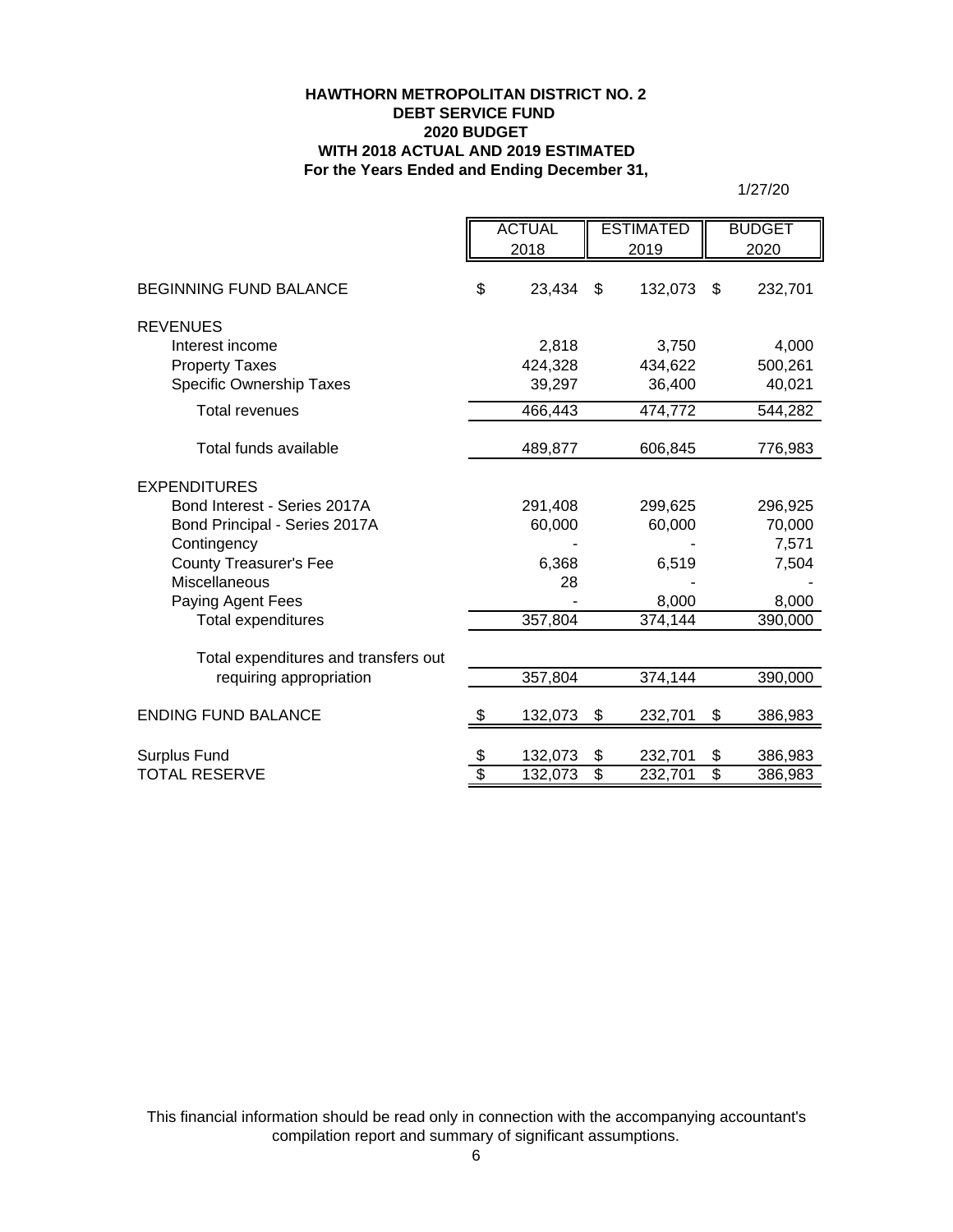## **HAWTHORN METROPOLITAN DISTRICT NO. 2 2020 BUDGET SUMMARY OF SIGNIFICANT ASSUMPTIONS**

## **Services Provided**

The District, a quasi-municipal corporation and a political subdivision of the State of Colorado, was organized by court order and decree of the District Court for the County of Jefferson on December 5, 2012, and is governed pursuant to provisions of the Colorado Special District Act (Title 32, Article 1, Colorado Revised Statutes).

The District was established to provide financing for the operations and maintenance and design, acquisition, installation, construction and completion of public improvements and services, including water, sanitation/storm sewer, streets, park and recreation, transportation, mosquito control, safely protection, fire protection, television relay and translation, and security. The District was organized in conjunction with Hawthorn Metropolitan District No. 1, which is now inactive.

The District is not authorized to plan for, design, acquire, construct, install, relocate, redevelop, finance, operate or maintain fire protection facilities or services, unless such facilities and services are provided as part of an intergovernmental agreement with the County.

On November 6, 2012, the District's voters authorized total indebtedness of \$300,000,000 for the above listed facilities and \$30,000,000 for operations and maintenance, \$30,000,000 for both intergovernmental and private agreements, and \$30,000,000 for refunding. The election also approved an annual increase in property taxes of \$5,000,000 without limitation of rate, to pay the District's operation and maintenance costs. Per the District's service plan, the maximum debt mill levy is 50.000 mills, as adjusted. The maximum mill levy is 55.663 mills. Additionally the service plan limits the total amount of debt issued between both Districts to \$10,000,000.

The District has no employees and all administrative functions are contracted.

The District prepares its budget on the modified accrual basis of accounting and in accordance with the requirements of Colorado Revised Statutes C.R.S. 29-1-105 using its best estimates as of the date of the budget hearing. These estimates are based on expected conditions and its expected course of actions. The assumptions disclosed herein are those that the District believes are significant to the budget. There will usually be differences between the budget and actual results, because events and circumstances frequently do not occur as expected, and those differences may be material.

## **Revenues**

# **Property Taxes**

Property Taxes are levied by the District's Board of Directors. The levy is based on assessed valuations determined by the County Assessor generally as of January 1 of each year. The levy is normally set by December 15 by certification to the county Commissioners to put the tax lien on the individual properties as of January 1 of the following year. The County Treasurer collects the determined taxes during the ensuing calendar year. The taxes are payable by April or, if in equal installments, at the taxpayer's election, in February and June. Delinquent taxpayers are notified in August and, generally, sales of the tax liens on delinquent properties are held in November or December. The County Treasurer remits the taxes collected monthly to the District.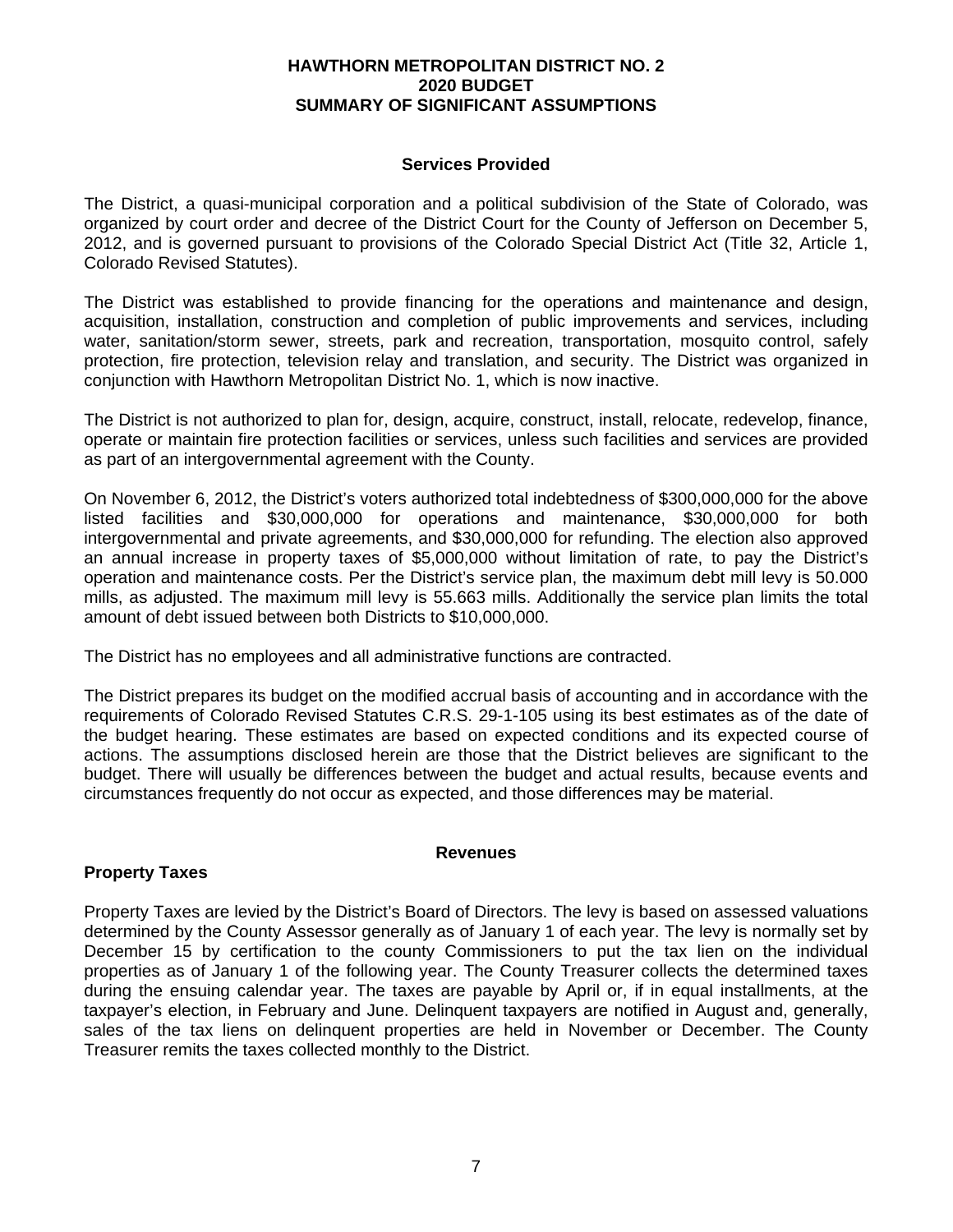## **HAWTHORN METROPOLITAN DISTRICT NO. 2 2020 BUDGET SUMMARY OF SIGNIFICANT ASSUMPTIONS**

## **Revenues (continued)**

The calculation of the taxes levied is displayed on the Property Tax Summary Information page of the budget using the adopted mill levy imposed by the District.

## **Specific Ownership Taxes**

Specific ownership taxes are set by the State and collected by the County Treasurer, primarily on vehicle licensing within the County as a whole. The specific ownership taxes are allocated by the County Treasurer to all taxing entities within the County. The budget assumes that the District's share will be equal to approximately 8% of the property taxes collected for General Fund and 8% for Debt Service Fund.

## **Operations Fee**

The District collects a fee of \$468 per year from homeowners. The fees are used to cover the costs of landscaping, maintenance and trash removal for the District.

## **Interest Income**

Interest earned on the District's available funds has been estimated based on an average interest rate of approximately 1.5%.

# **Expenditures**

# **County Treasurer's Fees**

County Treasurer's collection fees have been computed at 1.5% of property taxes.

## **Administrative Expenditures**

Administration expenses include the services necessary to maintain the District's administrative viability such as legal, accounting, insurance, dues and membership, and other administrative expenses.

## **Maintenance Expenditures**

Anticipated maintenance expenditures are shown on the Operations Fee Fund page of the budget.

## **Debt and Leases**

On December 14, 2017, the District issued its \$6,210,000 General Obligation Refunding Bonds, Series 2017A (2017A Bonds), its \$820,000 Subordinate Limited Tax General Obligation Refunding and Improvement Bonds, Series 2017B (2017B Bonds) and its \$928,000 Limited Tax Junior Lien Subordinate General Obligation Bonds (2017C Bonds). The proceeds from the sale of the 2017A Bonds were applied to refunding the 2014 and 2015 Bonds of the District, reimbursing Developer advances related to public improvements for the District, paying the costs of issuing the 2017 Bonds. The proceeds from the sale of the 2017B Bonds were applied to reimbursing Developer advances related to public improvements for the District and paying the costs of issuing the 2017B Bonds.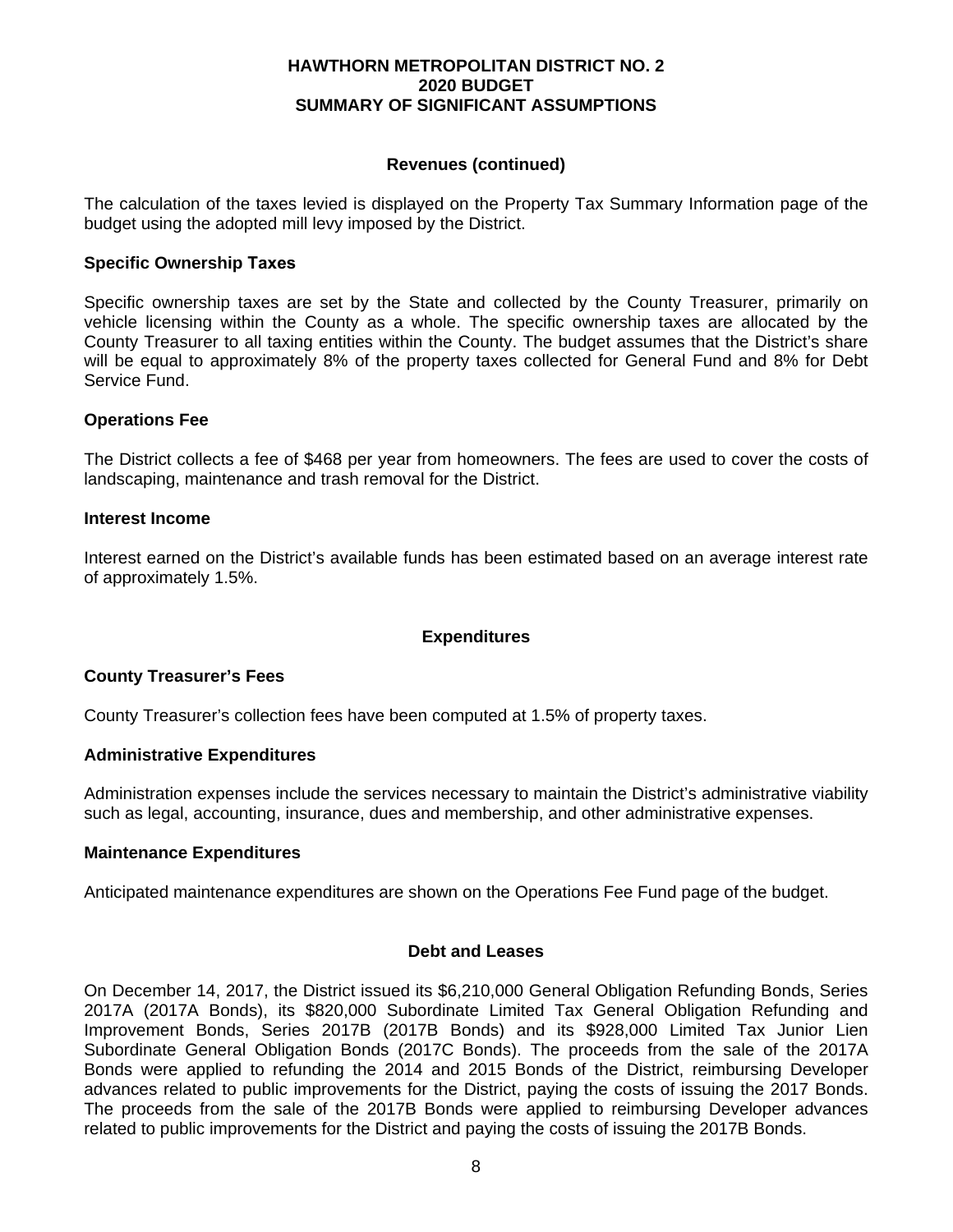## **HAWTHORN METROPOLITAN DISTRICT NO. 2 2020 BUDGET SUMMARY OF SIGNIFICANT ASSUMPTIONS**

## **Debt and Leases (continued)**

The proceeds from the sale of the 2017C Bonds were used to reimburse Developer advances related to public improvements for the District and paying certain costs of issuing the 2017C Bonds.

The 2017A Bonds bear interest at 4.5% and 5.0%, payable semi-annually on June 1 and December 1, beginning on June 1, 2018. Annual mandatory sinking fund principal payments are due on December 1, beginning on December 1, 2018. The 2017A Bonds mature on December 1, 2047.

The Senior Bonds are also secured by the amounts on deposit in the Surplus Fund. Prior to the date upon which the Debt to Assessed Ratio is equal to 50% or less, Senior Pledged Revenue that is not needed to pay debt service on the Senior Bonds in any year will be deposited to and held in the Surplus Fund, up to the Maximum Surplus Amount of \$621,000. Pursuant to the Senior Indenture, the Surplus Fund will be terminated when the Debt to Assessed Ratio is equal to or less than 50% (if ever) and, any monies therein applied to any legal purpose of the District. Under the Subordinate Indenture, any amounts in the Surplus Fund upon termination of such funds are pledged to the payment of the Subordinate Bonds.

The 2017B Bonds bear interest at 7.25% per annum, are payable annually from Subordinate Pledged Revenue, if any, on December 15, beginning on December 15, 2018, and mature on December 15, 2047. The 2017B Bonds are structured as cash flow bonds meaning that there are no scheduled payments of principal prior to the final maturity date. Unpaid interest on the 2017B Bonds compounds annually on each December 15. All of the 2017B Bonds and interest thereon will be deemed to be paid, satisfied and discharged on December 15, 2057, regardless of the amount of principal and interest paid on the 2017B Bonds prior to such Subordinate Termination Date.

The 2017C Bonds bear interest at the rate of 10.00% per annum, and are payable annually from Junior Subordinate Pledged Revenue, if any available, on each December 15, commencing on the first December 15 occurring after the 2017B Bonds have been paid in full or are no longer outstanding, and mature on December 15, 2057. The 2017C Bonds are structured as cash flow bonds meaning that there are no scheduled payments of principal prior to the final maturity date. Unpaid interest on the 2017C Bonds compounds annually on each December 15. All of the 2017C Bonds and interest thereon will be deemed to be paid, satisfied and discharged on December 15, 2057, regardless of the amount of principal and interest paid on the 2017C Bonds prior to such Termination Date.

The District has no operating or capital leases.

# **Reserve Funds**

# **Emergency Reserve**

TABOR requires local governments to establish Emergency Reserves. These reserves must be at least 3% of fiscal year spending.

# **This information is an integral part of the budget.**